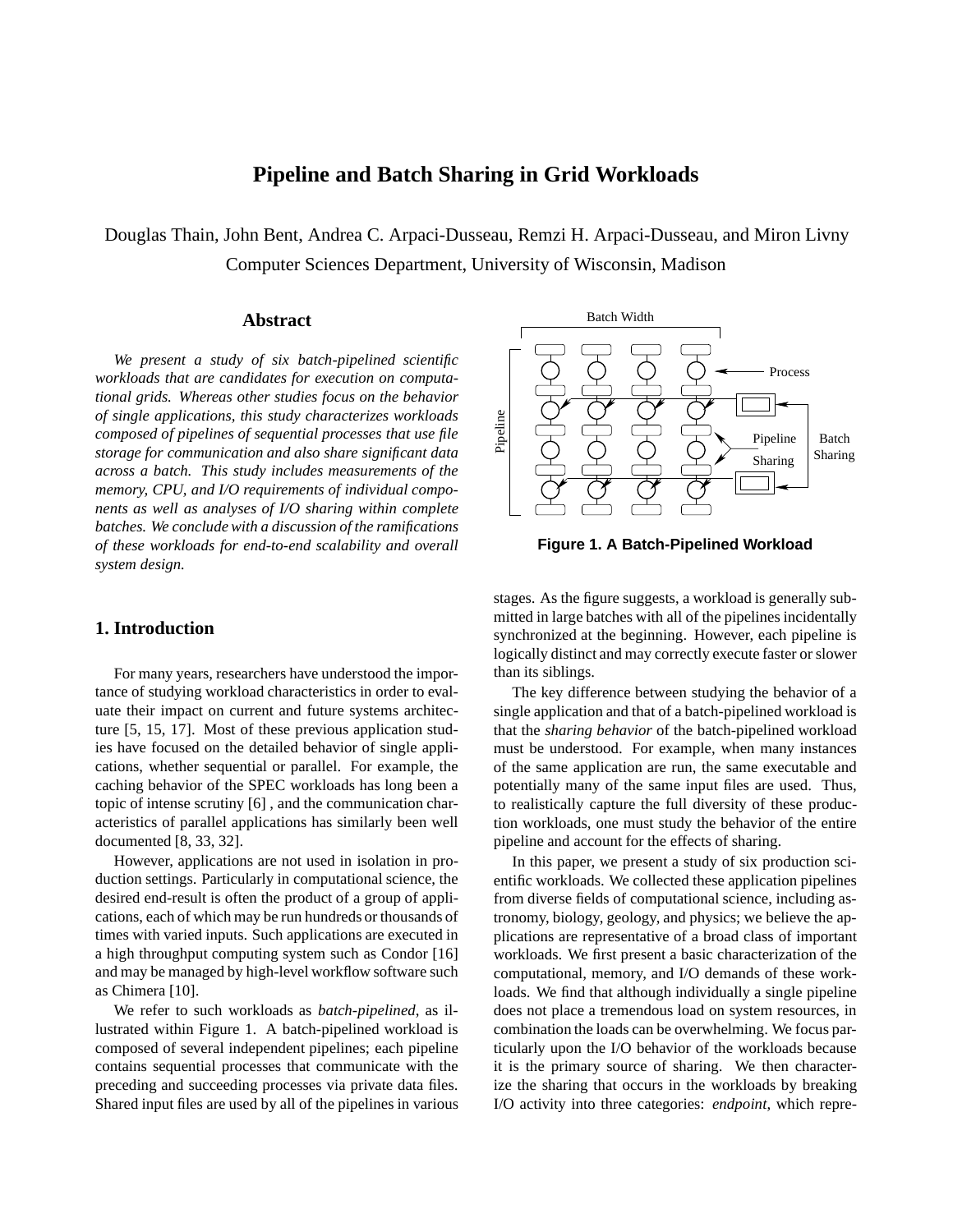sents the input and final output, *pipeline-shared*, which is shared in a write-then-read fashion within a single pipeline, and *batch-shared*, which is comprised of input I/O shared across pipelines. Through this characterization, we show that shared I/O is the dominant component of all I/O traffic.

Most importantly, we study the implications for systems design. We find that wide-area network bandwidth is a serious scalability problem for these applications, unless attempts are made to eliminate shared I/O. Successful systems for these workloads must segregate the three types of I/O traffic in order to be able to scale successfully. We submit that pipeline-shared data is at least as significant a problem as batch-shared data, and elucidate why traditional file systems are not appropriate for these workloads.

The rest of this paper is organized as follows. In Section 2, we describe the general characteristics of batchpipelined workloads as well as our specific application pipelines. In Section 3, we describe our experimental method, and in Sections 4 and 5, we analyze the data and discuss the implications. We discuss related work in Section 6, and conclude in Section 7.

# **2. Applications**

The applications that we characterize were chosen from a range of scientific disciplines. Our selection criteria were that the applications are attacking a major scientific objective, are composed of sequential applications, and require a scalable computing environment to accomplish high throughput. We focus mostly on six applications but in some measurements we include SETI@home [26] as a point of reference. With guidance from users, we chose workloads and input parameters to correspond to production use. Descriptions of the applications are found in Figure 2.

Some of the applications have a variable granularity. Both CMS and AMANDA process a variable number of small, independently generated events. For these applications, we chose pipeline sizes of 250 events (CMS) and 100,000 showers (AMANDA), corresponding to typical production use. In both cases, the CPU and I/O resources consumed by a pipeline scale linearly with the number of events. IBIS has multiple datasets of differing resolutions in which the granularity of the resolution reflects the size of the dataset. In these experiments, we used a medium sized dataset. IBIS and Nautilus perform single simulations of variable length, while SETI, BLAST, and HF operate on a work unit of fixed size.

Across these applications, we have observed the following characteristic behaviors:

**A diamond-shaped storage profile.** Small initial inputs are generally created by humans or initialization tools and expanded by early stages into large intermediate results. These intermediates are often reduced by later stages to small results to be interpreted by humans or incorporated into a database. Intermediate data, which often serves as checkpoint or cached values, may be ephemeral in nature.

**Multi-level working sets.** Users can easily identify large logical collections of data needed by an application, such as calibration tables and physical constants. However, in a given execution, applications tend to select a small working set of which users are not aware; this has significant consequences for data replication and caching techniques.

**Significant data sharing.** Although each application has a large configuration space, users submit large numbers of very similar jobs that access similar working sets. For example, analysis of Condor logs shows that the usual batch size is over a thousand for AMANDA, CMS and BLAST. This property can be exploited for efficient widearea distribution over modest communication links.

## **3. Method**

For each application, we capture its CPU, memory and I/O behavior. The CPU and memory behavior is tracked with available hardware counters and statistics. To instrument I/O behavior, we make use of a shared-library interposition agent [29] that replaces the I/O routines in the standard library. For each explicit I/O event requested by the application, the library records an event marking the start and end of the operation, the instruction count, and other details about the I/O request. This technique can be applied to any application that is dynamically linked. Care is taken so as to avoid additional overheads due to tracing.

Access to memory-mapped files is traced with a userlevel paging technique using the POSIX **mprotect** feature. Access to memory-mapped regions generates a user-level page fault (SIGSEGV) that may be handled and traced by the shared library. Only one application (BLAST) uses memory-mapped I/O. In the analysis that follows, page faults are considered equivalent to explicit read operations of one page size and non-sequential access to memorymapped pages is recorded as an explicit seek operation.

## **4. Workload Analysis**

An overview of the resources consumed by each application is given in Figure 3. These applications have a wide variance in run times on current hardware, ranging from a little more than a minute (BLAST) to a little more than a day (IBIS). Considered individually, these applications spend the majority of time consuming CPU rather than I/O. Memory requirements and program sizes are all quite modest in comparison to total I/O volume.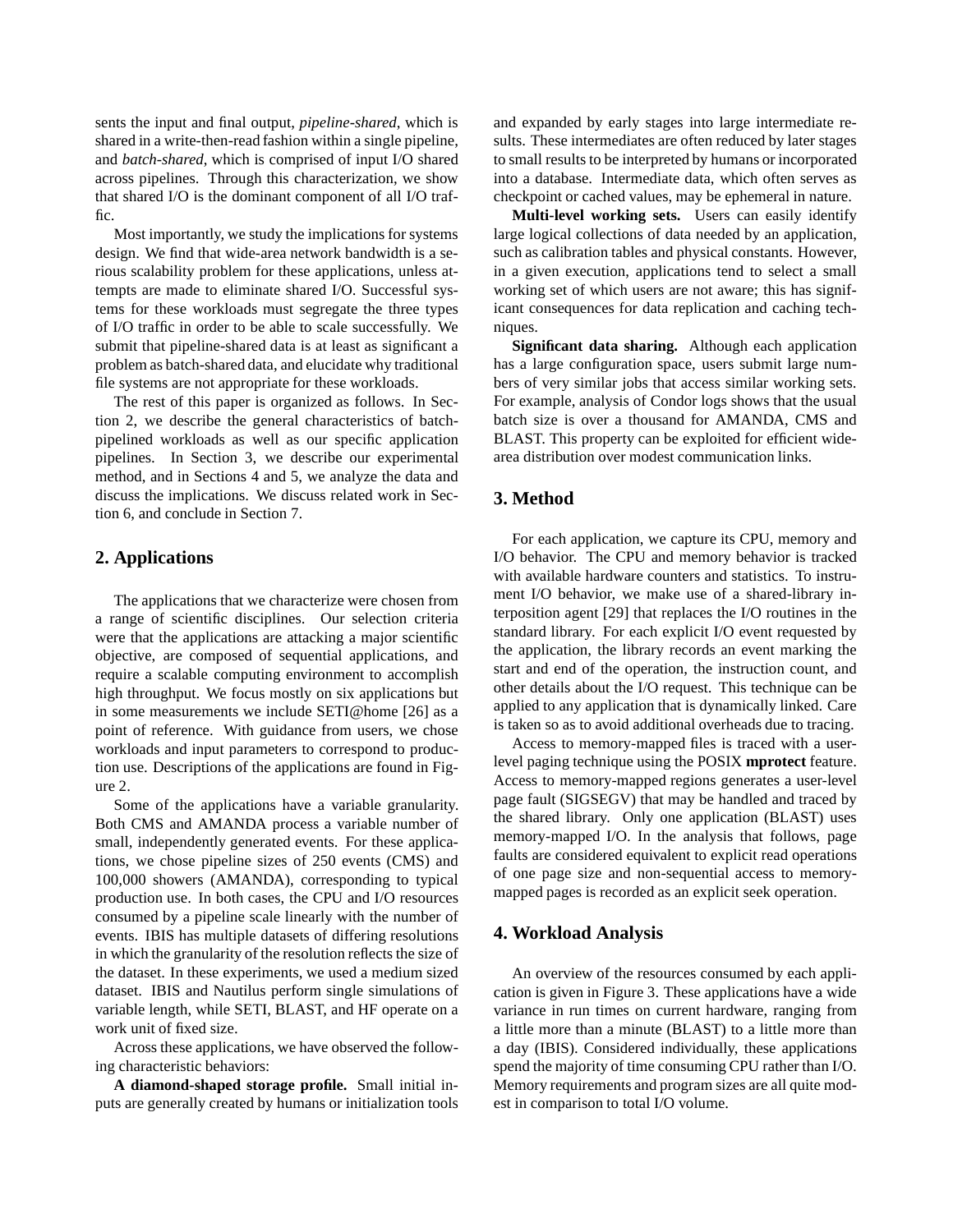

**Figure 2. Application Schematics.** *These schematics summarize the structure of each application pipeline. Cir*cles indicate individual processes, labeled with the name and instruction counts. Rounded boxes indicate data private *to a pipeline. Double boxes indicate data shared between pipelines in a batch. Arrows indicate data flow.*

 **BLAST** *[2] searches genomic databases for matching proteins and nucleotides. Both queries and archived data* may include errors or gaps, and acceptable match similarity is parameterized. Exhaustive search is often necessary. *A single executable,* blastp*, reads a query sequence, searches through a shared database, and outputs matches.*

**IBIS** [9] is a global-scale simulation of Earth systems. IBIS simulates effects of human activity on the global environment, i.e., global warming. ibis performs the simulation and emits a series of snapshots of the global state.

**CMS** [12] is a high-energy physics experiment to begin operation in 2006. CMS testing software is a two-stage pipeline; the first stage, cmkin, given a random seed, generates and models the behavior of particles accelerated by the ring. The output is a set of events that are fed to cmsim, which simulates the response of the detector. The final *output represents events that exceed the triggering threshold of the detector.*

**Messkit Hartree-Fock (HF)** [7] is a simulation of the non-relativistic interactions between atomic nuclei and electrons, allowing the computation of properties such as bond strengths and reaction energies. Three distinct executables *comprise the calculation:* setup *initializes data files from input parameters,* argos *computes and writes integrals corresponding to the atomic configuration, and* scf *iteratively solves the self-consistent field equations.*

 **Nautilus** *[27] is a simulation of molecular dynamics. An input configuration describes molecules within a threedimensional space. Newton's equation is solved for each particle. Incremental snapshots are taken to periodically* capture particle coordinates. The final snapshot is often passed back to the program as an initial configuration for *another simulation. Eventually, all snapshots are converted into a standard format using* bin2coord *and consolidated into images using* rasmol*.*

 $\cdot$  AMANDA [13] is an astrophysics experiment designed to observe cosmic events such as gamma-ray bursts by collecting the resulting neutrinos through their interaction with the Earth's mass. The first stage of the calibration soft*ware,* corsika*, simulates the production of neutrinos and the primary interaction which creates showers of muons.* corama *translates the output into a standard high-energy physics format.* mmc *propagates the muons through the earth and ice while introducing noise from atmospheric sources. Finally,* amasim2 *simulates the response of the detector to incident muons.*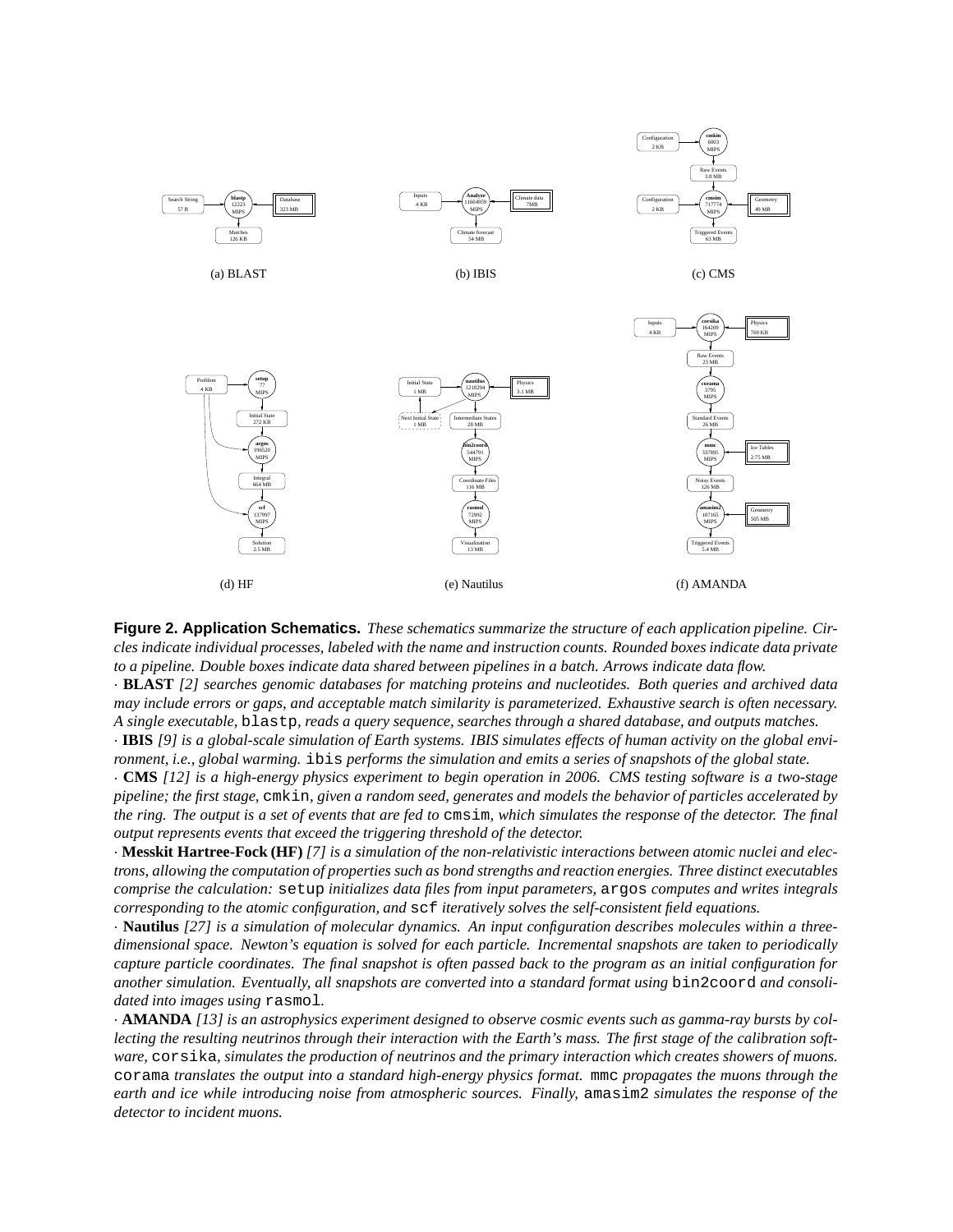|                         |                                | Real    | <b>Millions of Instructions</b> |              |              |      | <b>Memory (MB)</b> |              | I/O Traffic |            |        |  |
|-------------------------|--------------------------------|---------|---------------------------------|--------------|--------------|------|--------------------|--------------|-------------|------------|--------|--|
|                         | <b>Application</b><br>Time (s) |         | <b>Integer</b>                  | <b>Float</b> | <b>Burst</b> | Text | Data               | <b>Share</b> | MВ          | <b>Ops</b> | MB/s   |  |
| seti                    | seti                           | 41587.1 | 1953084.8                       | 1523932.2    | 4.6          | 0.1  | 15.7               | 1.1          | 75.8        | 417260     | 0.00   |  |
| blast                   | blastp                         | 264.2   | 12223.5                         | 0.2          | 0.1          | 2.9  | 323.8              | 2.0          | 330.1       | 88671      | 1.25   |  |
| ibis                    | ibis                           | 88024.3 | 7215213.8                       | 4389746.8    | 104.7        | 0.7  | 24.0               | 1.4          | 336.1       | 110802     | 0.00   |  |
| $\mathrm{cm}\mathrm{s}$ | cmkin                          | 55.4    | 5260.4                          | 743.8        | 6.1          | 19.4 | 5.0                | 2.6          | 7.5         | 988        | 0.14   |  |
|                         | cmsim                          | 15595.0 | 492995.8                        | 225679.6     | 0.4          | 8.7  | 70.4               | 4.3          | 3798.7      | 1915559    | 0.24   |  |
|                         | total                          | 15650.4 | 498256.1                        | 226423.4     | 0.4          | 19.4 | 70.4               | 4.3          | 3806.2      | 1916546    | 0.24   |  |
| hf                      | setup                          | 0.2     | 76.6                            | 0.4          | 0.0          | 0.5  | 4.0                | 1.3          | 9.1         | 2953       | 56.43  |  |
|                         | argos                          | 597.6   | 179766.5                        | 26760.7      | 0.8          | 0.9  | 2.5                | 1.4          | 663.8       | 254713     | 1.11   |  |
|                         | scf                            | 19.8    | 132670.1                        | 5327.6       | 0.2          | 0.5  | 10.3               | 1.3          | 3983.4      | 765562     | 201.06 |  |
|                         | total                          | 617.6   | 312513.2                        | 32088.6      | 0.3          | 0.9  | 10.3               | 1.4          | 4656.3      | 1023228    | 7.54   |  |
| nautilus                | nautilus                       | 14047.6 | 767099.3                        | 451195.0     | 18.6         | 0.3  | 146.6              | 1.2          | 270.6       | 65523      | 0.02   |  |
|                         | bin2coord                      | 395.9   | 263954.4                        | 280837.2     | 4.2          | 0.0  | 2.2                | 1.4          | 403.3       | 129727     | 1.02   |  |
|                         | rasmol                         | 158.6   | 69612.8                         | 3380.0       | 1.9          | 0.4  | 4.9                | 1.7          | 128.7       | 38431      | 0.81   |  |
|                         | total                          | 14602.2 | 1100666.5                       | 735412.2     | 7.9          | 0.4  | 146.6              | 1.7          | 802.7       | 233681     | 0.05   |  |
| amanda                  | corsika                        | 2187.5  | 160066.5                        | 4203.6       | 26.4         | 2.4  | 6.8                | 1.4          | 24.0        | 6225       | 0.01   |  |
|                         | corama                         | 41.9    | 3758.4                          | 37.9         | 0.3          | 0.5  | 3.2                | 1.1          | 49.4        | 12693      | 1.18   |  |
|                         | mmc                            | 954.8   | 330189.1                        | 7706.5       | 0.3          | 0.4  | 22.0               | 4.9          | 154.4       | 1141633    | 0.16   |  |
|                         | amasim2                        | 3601.7  | 84783.8                         | 20382.7      | 143.7        | 22.0 | 256.6              | 1.6          | 550.3       | 733        | 0.15   |  |
|                         | total                          | 6785.9  | 578797.8                        | 32330.7      | 0.5          | 22.0 | 256.6              | 4.9          | 778.0       | 1161275    | 0.11   |  |

**Figure 3. Resources Consumed.** *Shown here are the total amounts of resources consumed. In this and in* subsequent tables, shading is used to differentiate between different application pipelines. Real time refers to the total wall-clock time of each of the applications when run without instrumentation overhead. Burst is the average number *of instructions executed between I/O operations. Instruction counts were obtained using the performance monitoring* counters (PMCs) available on x86-class processors. Notice that, with the exception of HF, all of the application *pipelines have very modest bandwidth requirements.*

|                                                                          |           |                |         | Total I/O |        |                |                | <b>Reads</b> |               | <b>Writes</b>  |                |        |               |  |
|--------------------------------------------------------------------------|-----------|----------------|---------|-----------|--------|----------------|----------------|--------------|---------------|----------------|----------------|--------|---------------|--|
| <b>Application</b><br><b>Files</b><br>Traffic<br>Unique<br><b>Static</b> |           |                |         |           |        | <b>Files</b>   | <b>Traffic</b> | Unique       | <b>Static</b> | <b>Files</b>   | <b>Traffic</b> | Unique | <b>Static</b> |  |
| seti                                                                     | seti      | 14             | 75.77   | 3.02      | 3.02   | 12             | 71.62          | 0.72         | 1.04          | 11             | 4.15           | 2.36   | 2.68          |  |
| blast                                                                    | blastp    | 11             | 330.11  | 323.59    | 586.21 | 10             | 329.99         | 323.46       | 586.09        |                | 0.12           | 0.12   | 0.12          |  |
| ibis                                                                     | ibis      | 136            | 336.08  | 73.64     | 73.64  | 132            | 140.08         | 73.48        | 73.48         | 118            | 196.00         | 66.66  | 66.66         |  |
| cms                                                                      | cmkin     | $\overline{4}$ | 7.49    | 3.88      | 3.88   | $\overline{2}$ | 0.00           | 0.00         | 0.00          | $\overline{2}$ | 7.49           | 3.88   | 3.88          |  |
|                                                                          | cmsim     | 16             | 3798.74 | 116.00    | 126.18 | 11             | 3735.24        | 52.86        | 63.05         | 5              | 63.50          | 63.13  | 63.13         |  |
|                                                                          | total     | 17             | 3806.22 | 119.88    | 130.06 | 11             | 3735.24        | 52.86        | 63.05         | 6              | 70.98          | 67.01  | 67.01         |  |
| hf                                                                       | setup     | 5              | 9.13    | 0.40      | 0.40   | 3              | 5.44           | 0.26         | 0.26          | 3              | 3.69           | 0.39   | 0.40          |  |
|                                                                          | argos     | 5              | 663.76  | 663.75    | 663.97 | $\overline{2}$ | 0.04           | 0.03         | 0.26          | 4              | 663.73         | 663.74 | 663.97        |  |
|                                                                          | scf       | 11             | 3983.40 | 664.61    | 664.61 | 9              | 3979.33        | 663.79       | 664.60        | 8              | 4.07           | 2.50   | 2.69          |  |
|                                                                          | total     | 11             | 4656.30 | 666.54    | 666.54 | 9              | 3984.81        | 663.80       | 664.60        | 9              | 671.49         | 666.53 | 666.53        |  |
| nautilus                                                                 | nautilus  | 17             | 270.64  | 32.90     | 32.90  | 7              | 4.25           | 4.25         | 4.25          | 10             | 266.40         | 28.66  | 28.66         |  |
|                                                                          | bin2coord | 247            | 403.27  | 273.87    | 273.87 | 123            | 152.78         | 152.66       | 152.66        | 241            | 250.49         | 249.39 | 249.39        |  |
|                                                                          | rasmol    | 242            | 128.75  | 128.76    | 128.76 | 124            | 115.87         | 115.88       | 115.88        | 120            | 12.88          | 12.88  | 12.88         |  |
|                                                                          | total     | 501            | 802.66  | 435.48    | 435.48 | 252            | 272.90         | 272.74       | 272.74        | 369            | 529.76         | 290.94 | 290.94        |  |
| amanda                                                                   | corsika   | 8              | 23.96   | 23.96     | 23.96  | 5              | 0.76           | 0.75         | 0.75          | 3              | 23.21          | 23.21  | 23.21         |  |
|                                                                          | corama    | 6              | 49.37   | 49.37     | 49.37  | 3              | 23.17          | 23.17        | 23.17         | 3              | 26.20          | 26.20  | 26.20         |  |
|                                                                          | mmc       | 11             | 154.36  | 154.36    | 154.36 | 9              | 28.92          | 28.92        | 28.92         | 2              | 125.43         | 125.43 | 125.43        |  |
|                                                                          | amasim2   | 29             | 550.35  | 550.40    | 635.78 | 27             | 545.04         | 545.09       | 630.47        | 3              | 5.31           | 5.31   | 5.31          |  |
|                                                                          | total     | 46             | 778.04  | 778.09    | 863.42 | 40             | 597.89         | 597.96       | 683.32        | 7              | 180.14         | 180.11 | 180.11        |  |

Figure 4. I/O Volume. Shown here are the total amounts of I/O performed. Traffic is the number of bytes that flow into and out of the process. Unique I/O considers only unique byte ranges within this total traffic. Notice that HF and CMS both perform large proportions of reread traffic indicating that caching is particularly important for them. Static I/O refers to the total size of all of the files accessed and may be less than unique I/O if applications read only portions of the files. Notice for example that BLAST reads less than 60% of the total data in the files that it accesses. *This suggests that systems which prestage data sets may sometimes be performing unnecessary work.*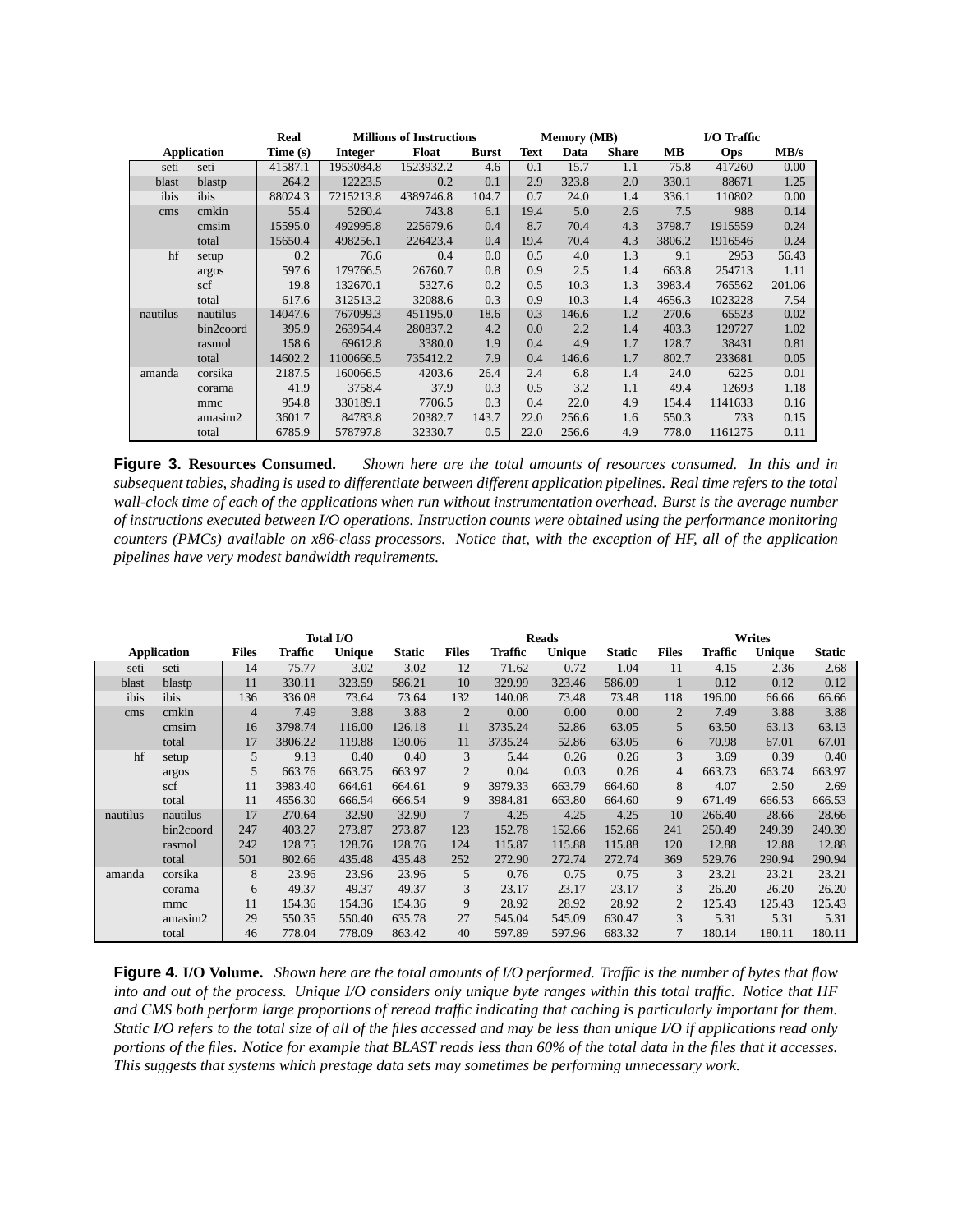| Appl.     | <b>Open</b> $(\%)$ |      | Dup $(\% )$    |     | Close $(\% )$  |      |        | <b>Read</b> $(\%)$ |         | Write $(%$ | Seek $(%$      |      | Stat $(%$ |      | Other $(%$     |      |
|-----------|--------------------|------|----------------|-----|----------------|------|--------|--------------------|---------|------------|----------------|------|-----------|------|----------------|------|
| seti      | 64595              | 15.5 | $\Omega$       | 0.0 | 64596          | 15.5 | 64266  | 15.4               | 32872   | 7.9        | 63154          | 15.1 | 127742    | 30.6 | 15             | 0.0  |
| blastp    | 18                 | 0.0  | 11             | 0.0 | 18             | 0.0  | 84547  | 95.3               | 1556    | 1.8        | 2478           | 2.8  | 37        | 0.0  | 5              | 0.0  |
| ibis      | 1044               | 0.9  | $\overline{0}$ | 0.0 | 1044           | 0.9  | 26866  | 24.2               | 28985   | 26.2       | 51527          | 46.5 | 1208      | 1.1  | 122            | 0.1  |
| cmkin     | $\overline{c}$     | 0.2  | $\theta$       | 0.0 | $\overline{c}$ | 0.2  | 2      | 0.2                | 492     | 49.8       | 479            | 48.5 | 8         | 0.8  | $\overline{2}$ | 0.2  |
| cmsim     | 17                 | 0.0  | $\overline{0}$ | 0.0 | 16             | 0.0  | 952859 | 49.7               | 18468   | 1.0        | 944125         | 49.3 | 47        | 0.0  | 24             | 0.0  |
| total     | 19                 | 0.0  | $\overline{0}$ | 0.0 | 18             | 0.0  | 952861 | 49.7               | 18960   | 1.0        | 944604         | 49.3 | 55        | 0.0  | 26             | 0.0  |
| setup     | 6                  | 0.2  | $\Omega$       | 0.0 | 6              | 0.2  | 1061   | 35.9               | 735     | 24.9       | 1118           | 37.9 | 19        | 0.6  | 6              | 0.2  |
| argos     | 3                  | 0.0  | $\overline{0}$ | 0.0 | 3              | 0.0  | 8      | 0.0                | 127569  | 50.1       | 127106         | 49.9 | 18        | 0.0  | 4              | 0.0  |
| scf       | 34                 | 0.0  | $\overline{0}$ | 0.0 | 34             | 0.0  | 509642 | 66.6               | 922     | 0.1        | 254781         | 33.3 | 121       | 0.0  | 18             | 0.0  |
| total     | 43                 | 0.0  | $\mathbf{0}$   | 0.0 | 43             | 0.0  | 510711 | 49.9               | 129226  | 12.6       | 383005         | 37.4 | 158       | 0.0  | 28             | 0.0  |
| nautilus  | 497                | 0.8  | $\Omega$       | 0.0 | 488            | 0.7  | 1095   | 1.7                | 62573   | 95.5       | 188            | 0.3  | 678       | 1.0  |                | 0.0  |
| bin2coord | 1190               | 0.9  | 6977           | 5.4 | 12238          | 9.4  | 33623  | 25.9               | 65109   | 50.2       | 3              | 0.0  | 407       | 0.3  | 10141          | 7.8  |
| rasmol    | 359                | 0.9  | 22             | 0.1 | 517            | 1.3  | 29956  | 77.9               | 3457    | 9.0        |                | 0.0  | 252       | 0.7  | 3850           | 10.0 |
| total     | 2046               | 0.9  | 6999           | 3.0 | 13243          | 5.7  | 64674  | 27.7               | 131139  | 56.1       | 192            | 0.1  | 1337      | 0.6  | 13992          | 6.0  |
| corsika   | 13                 | 0.2  | $\Omega$       | 0.0 | 13             | 0.2  | 199    | 3.2                | 5943    | 95.5       | 8              | 0.1  | 36        | 0.6  | 10             | 0.2  |
| corama    | 4                  | 0.0  | $\overline{0}$ | 0.0 | 4              | 0.0  | 5936   | 46.8               | 6728    | 53.0       | $\overline{c}$ | 0.0  | 12        | 0.1  | 4              | 0.0  |
| mmc       | 8                  | 0.0  | $\overline{0}$ | 0.0 | 9              | 0.0  | 29906  | 2.6                | 1111686 | 97.4       | $\theta$       | 0.0  |           | 0.0  |                | 0.0  |
| amasim2   | 30                 | 4.1  | $\mathbf{0}$   | 0.0 | 28             | 3.8  | 577    | 78.7               | 24      | 3.3        | 4              | 0.5  | 57        | 7.8  | 10             | 1.4  |
| total     | 55                 | 0.0  | $\Omega$       | 0.0 | 54             | 0.0  | 36618  | 3.2                | 1124381 | 96.8       | 14             | 0.0  | 112       | 0.0  | 31             | 0.0  |

**Figure 5. I/O Instruction Mix.** Shown here are the total number of the different type of I/O instructions exe*cuted by each of the applications. The* Seek *column includes non-sequential access to memory-mapped pages and* ignores all 1seek operations which do not actually change the file offset. The Other column sums a number of generally uncommon operations such as ioctl and access. The high numbers in this column reflect the fact that bin2coord *and* rasmol *are driven by shell scripts which perform many* readdir *operations. Notice that many* of the applications have high degrees of random access as shown by the ratio of seeks to reads and writes. *This contradicts previous file system studies which indicate the dominance of sequential I/O [4].*

|           |                |         | Endpoint I/O (MB) |               |                |                | Pipeline I/O (MB) |               | Batch I/O (MB) |         |        |               |  |
|-----------|----------------|---------|-------------------|---------------|----------------|----------------|-------------------|---------------|----------------|---------|--------|---------------|--|
| Appl.     | <b>Files</b>   | Traffic | <b>Unique</b>     | <b>Static</b> | <b>Files</b>   | <b>Traffic</b> | Unique            | <b>Static</b> | <b>Files</b>   | Traffic | Unique | <b>Static</b> |  |
| seti      | $\overline{2}$ | 0.34    | 0.34              | 0.34          | 12             | 75.43          | 2.68              | 2.68          | $\overline{0}$ | 0.00    | 0.00   | 0.00          |  |
| blastp    | $\overline{2}$ | 0.12    | 0.12              | 0.12          | $\Omega$       | 0.00           | 0.00              | 0.00          | 9              | 329.99  | 323.46 | 586.09        |  |
| ibis      | 20             | 179.92  | 53.97             | 53.97         | 99             | 148.27         | 12.69             | 12.69         | 17             | 7.89    | 6.98   | 6.98          |  |
| cmkin     | $\overline{2}$ | 0.07    | 0.07              | 0.07          | 1              | 7.42           | 3.81              | 3.81          | 1              | 0.00    | 0.00   | 0.00          |  |
| cmsim     | 6              | 63.50   | 63.13             | 63.13         | 1              | 5.56           | 3.81              | 3.81          | 9              | 3729.67 | 49.04  | 59.24         |  |
| total     | 6              | 63.56   | 63.20             | 63.20         | $\overline{2}$ | 12.99          | 7.62              | 7.62          | 9              | 3729.67 | 49.04  | 59.24         |  |
| setup     | 3              | 0.14    | 0.14              | 0.14          | $\overline{2}$ | 8.99           | 0.26              | 0.26          | $\overline{0}$ | 0.00    | 0.00   | 0.00          |  |
| argos     | 3              | 1.81    | 1.81              | 1.81          | $\overline{2}$ | 661.95         | 661.93            | 662.17        | $\theta$       | 0.00    | 0.00   | 0.00          |  |
| scf       | 3              | 0.01    | 0.01              | 0.01          | 7              | 3983.39        | 664.59            | 664.59        | $\mathbf{1}$   | 0.00    | 0.00   | 0.00          |  |
| total     | 3              | 1.96    | 1.94              | 1.94          | 7              | 4654.34        | 664.59            | 664.59        | $\mathbf{1}$   | 0.00    | 0.00   | 0.00          |  |
| nautilus  | 6              | 1.18    | 1.10              | 1.10          | 9              | 266.32         | 28.66             | 28.66         | $\overline{2}$ | 3.14    | 3.14   | 3.14          |  |
| bin2coord |                | 0.00    | 0.00              | 0.00          | 241            | 403.25         | 273.85            | 273.85        | 5              | 0.02    | 0.01   | 0.01          |  |
| rasmol    | 119            | 12.88   | 12.88             | 12.88         | 120            | 115.79         | 115.79            | 115.79        | 3              | 0.08    | 0.09   | 0.09          |  |
| total     | 124            | 14.06   | 13.99             | 13.99         | 369            | 785.37         | 418.25            | 418.25        | 8              | 3.24    | 3.24   | 3.24          |  |
| corsika   | 2              | 0.04    | 0.04              | 0.04          | 3              | 23.17          | 23.17             | 23.17         | 3              | 0.75    | 0.75   | 0.75          |  |
| corama    | 3              | 0.00    | 0.00              | 0.00          | 3              | 49.37          | 49.37             | 49.37         | $\overline{0}$ | 0.00    | 0.00   | 0.00          |  |
| mmc       | $\theta$       | 0.00    | 0.00              | 0.00          | 6              | 151.63         | 151.63            | 151.63        | 5              | 2.73    | 2.73   | 2.73          |  |
| amasim2   | 5              | 5.31    | 5.31              | 5.31          | $\overline{2}$ | 40.00          | 40.00             | 125.43        | 22             | 505.04  | 505.04 | 505.04        |  |
| total     | 6              | 5.22    | 5.21              | 5.21          | 11             | 264.31         | 264.29            | 349.69        | 29             | 508.52  | 508.52 | 508.52        |  |

Figure 6. I/O Roles. Shown here are the total amounts of each type of I/O performed. Endpoint traffic consists of the initial inputs and final outputs that are unique to each application. Pipeline traffic is intermediate data passed between pipeline stages or even intermediate data passed between different phases of a single stage. Batch traffic is input data that are shared across different instances of the pipeline. Traffic is the number of bytes that flow into and out of the process. Unique I/O considers only unique byte ranges within this total traffic. Static I/O refers to the total size of all of the files accessed and may be less than unique I/O if applications read only portions of the files. Notice that all of the applications, with the exception of IBIS, have very little endpoint traffic relative to their total traffic. This indicates that the scalability of systems that run these applications will depend on their ability to differentiate *between these different types of I/O.*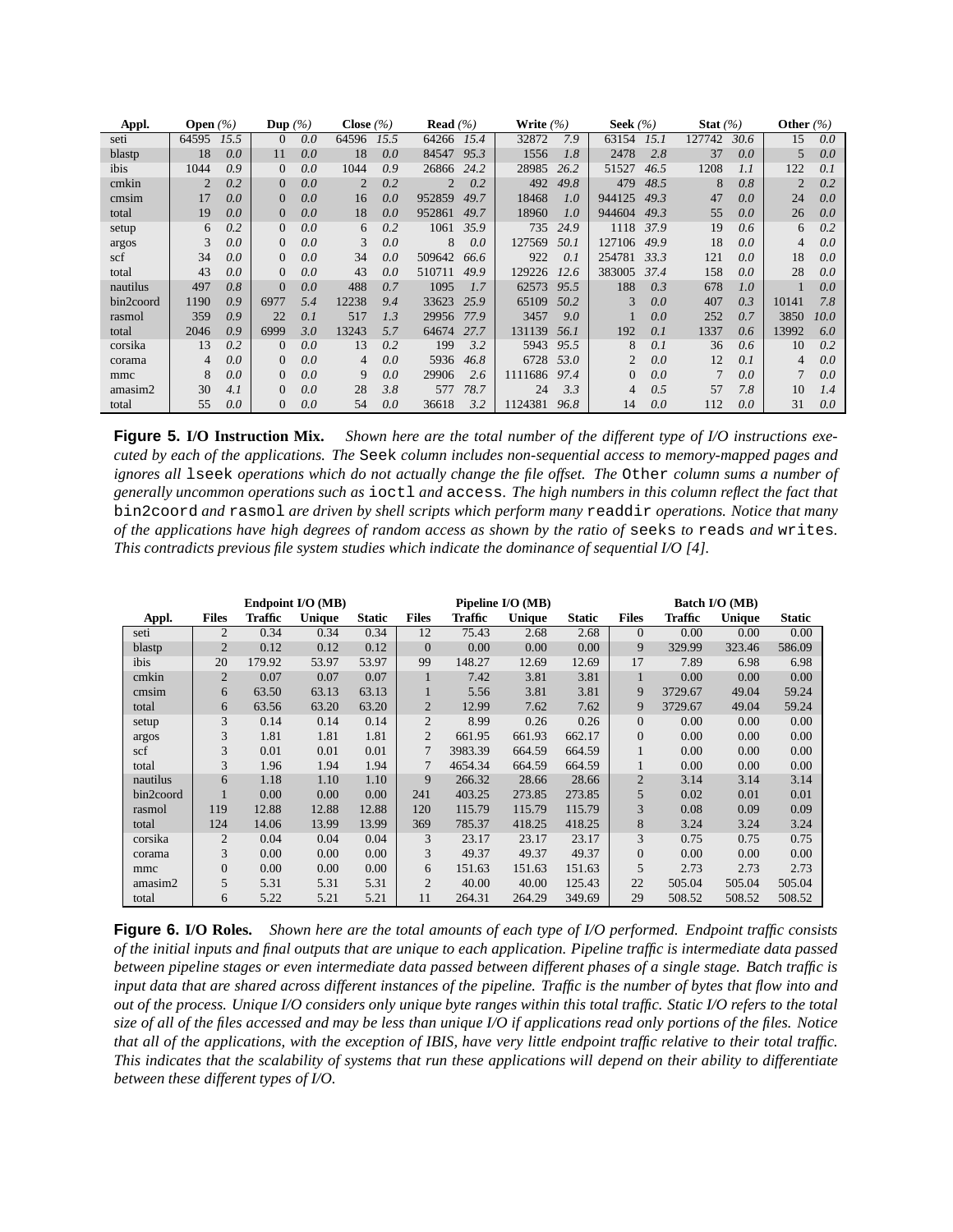

**Figure 7. Batch Cache Simulation**



**Figure 8. Pipeline Cache Simulation**

Figure 4 details the I/O volume produced by each pipeline stage. Although these applications are conceived as a pipeline of multiple stages, they are not connected by simple data streams. Rather, each makes complex read/write use of the file system, as indicated by the number of files each accesses. SETI, CMS, HF, and to a lesser degree, BLAST, all read input data multiples times. Overwriting of output data is also found in all pipelines with the exception of AMANDA. Output over-writing is usually done to update application-level checkpoints in place. (We are somewhat alarmed to observe that such checkpoints are unsafely written directly over existing data, rather than written to a new file and atomically replaced by renaming it.) Several pipelines are distributed with large collections of data that may be of use to many runs. However, any typical run only accesses a small portion common to similar runs. For example, the static size of the BLAST dataset exceeds the unique amount read by the application by 45%.

The distribution of I/O operations is given in Figure 5. Notice that many of these applications have a high degree of random access, as shown by the ratio of seeks to reads and writes This results from the nature of the data files accessed by the programs, generally with complex, self-referencing, internal structure, and contradicts many file system studies which indicate the dominance of sequential I/O [4].

To characterize the different types of sharing in batchpipelined workloads, we have divided the I/O traffic into three roles. *Endpoint* traffic consists of the initial inputs and final outputs that are unique to each pipeline. They

must be read from and written to the central site regardless of the system design. *Pipeline* traffic consists of intermediate data passed between pipeline stages or even intermediate data passed between different phases of a single stage. *Batch* traffic is input data that are identical across all pipelines. Through our understanding of each application, we identified every file accessed as either endpoint, pipeline, or batch, and computed the traffic performed in each category, as shown in Figure 6. We immediately see that comparatively little traffic is needed at the endpoints; the bulk is either pipeline or batch, depending on the application.

Examining both Figures 5 and 6, we note that a very large number of opens are issued relative to the number of files actually accessed. Typically designed on standalone workstations, these applications are not optimized for the realities of distributed computing, where opening a file for access can be many times more expensive than issuing a read or write.

Figures 7 and 8 show the working set sizes of batchshared and pipeline-shared data in each workload. These values are computed from simulations performed on the trace data with a batch width of 10 and a varying LRU cache size with 4KB blocks. Executable files are implicitly included as batch-shared data. In general, for both types of sharing, the necessary cache sizes are small with respect to both the I/O volume and the sizes of typical main memories today. There are some outliers. AMANDA has a large amount of batch shared data (over half a GB) that is read only once, and thus a cache is not effective until very large sizes. However, AMANDA also has a very high pipeline hit rate at small cache sizes due to a large number of singlebyte I/O requests. Due to its high degree of re-reading and output overwriting, CMS needs only very small cache sizes to effectively maximize its hit rates. BLAST has no pipeline data. IBIS, though one stage, has pipeline data in the form of checkpoints written and read multiple times.

Figure 9 shows how these applications relate to Amdahl's long standing system balance ratios [3], recently amended by Gray [11]. These workloads have CPU-IO ratios (measured in MIPS/MBPS) far exceeding Amdahl's ideal value of eight, indicating reliance on computation rather than I/O. The ratio of memory to CPU speed, known as alpha, is near or below Amdahl's value of one, and with the exception of the last component of AMANDA, never comes close to Gray's value of four. This also indicates reliance on computation rather than memory. Finally, the ratio of CPU instructions to I/O instructions is several orders of magnitude larger than 50,000. With respect to a single instance of each pipeline, a commodity computing node engineered to Amdahl's metrics is considerably overprovisioned with I/O bandwidth and memory capacity.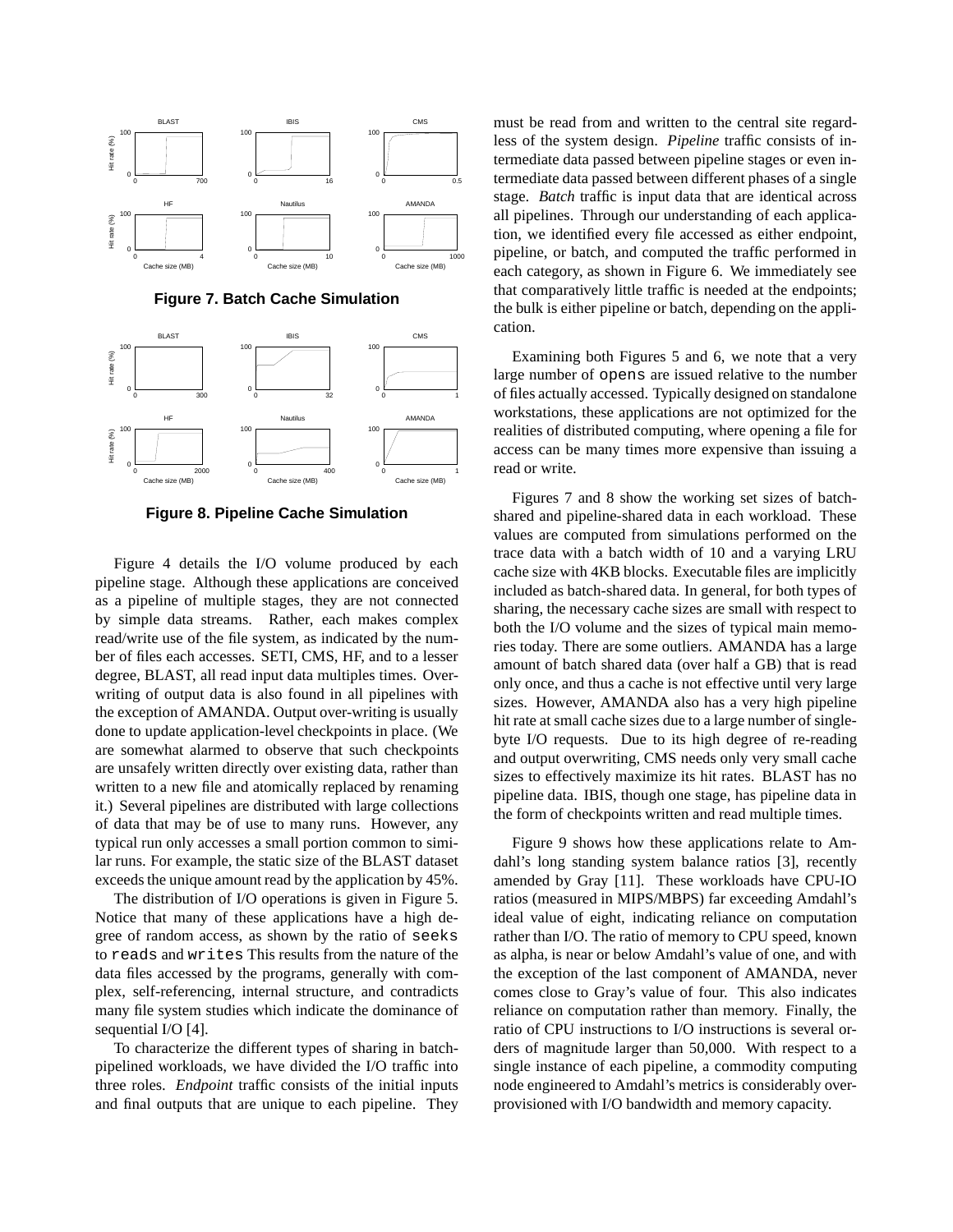|           | <b>CPU/IO</b> | <b>MEM/CPU</b> | <b>CPU/IO</b> |
|-----------|---------------|----------------|---------------|
| Appl.     | (MIPS/MBPS)   | (MB/MIPS)      | (instr(op)    |
| seti      | 45888         | 0.15           | 8737 K        |
| blastp    | 37            | 26.77          | 144 K         |
| ibis      | 34530         | 0.20           | 109823 K      |
| cmkin     | 801           | 0.26           | 6372 K        |
| cmsim     | 189           | 1.86           | 393 K         |
| total     | 190           | 2.09           | 396 K         |
| setup     | 8             | 0.06           | 27 K          |
| argos     | 311           | 0.02           | 850 K         |
| scf       | 34            | 0.30           | 189 K         |
| total     | 74            | 0.16           | 353 K         |
| nautilus  | 4501          | 1.71           | 19496 K       |
| bin2coord | 1350          | 0.00           | 4403 K        |
| rasmol    | 566           | 0.02           | 1991 K        |
| total     | 2287          | 1.20           | 8238 K        |
| corsika   | 6854          | 0.14           | 27670 K       |
| corama    | 76            | 0.06           | 313 K         |
| mmc       | 2189          | 0.10           | 310 K         |
| amasim2   | 191           | 12.48          | 150443 K      |
| total     | 785           | 3.77           | 551 K         |
| Amdahl    | 8             | 1.00           | 50 K          |
| Gray      | 8             | $1 - 4$        | >50K          |

#### **Figure 9. Amdahl's Ratios**

#### **5. System Implications**

Each of these workloads are potentially infinite. In these problem domains, the ability to harness more computing power enables higher resolution, more parameters, and lower statistical uncertainties. Current users of these applications wish to scale up throughput by running hundreds or thousands simultaneously. At this scale, applications normally considered CPU-bound become I/O bound when considered in aggregate.

To give some idea of the growing envelope of current scientific computing, consider that in the spring of 2002, the CMS pipeline was used to simulate 5 million events divided into 20,000 pipelined jobs, consuming 6 CPU-years and producing a terabyte of output. This batch was only a small fraction attempted as a test run before full production begins in 2007. Successive yearly workloads are planned to grow. All the necessary code and data are published in authoritative form by the experiment's central site. Likewise, all simulation outputs must eventually be moved back for archival storage.

In this section, we will explore the general properties of computing and storage systems that may be built to satisfy these workloads. We will not explore detailed algorithms for data management, but instead consider the provisioning of the necessary resources.

#### **5.1. Endpoint Scalability**

Regardless of the capacity of individual computing nodes, the ultimate scalability of these workloads is limited by competition for shared resources. We assume that each workload relies on a central site for the authenticity and archival of input and output data. However, we have demonstrated that actual endpoint I/O traffic is a relatively small fraction of the total for all of these applications. If we are able to eliminate all non-endpoint traffic from the endpoint server through techniques such as caching and replication then we may see significant gains in scalability.

Of course, traffic elimination must be carried out carefully. Pipeline-shared traffic may only be eliminated if it is truly of no use to the end user. Such intermediate data might be necessary to return for debugging or even for archival if the ability to reproduce it is questionable. Batchshared may only be eliminated within the constraints of maintaining the consistency and authenticity of potentially changing input data. Traffic elimination cannot be done blindly without some consideration of how the data are actually used outside the computing system.

That said, we may consider the limits of a system for executing such workloads based on its ability to eliminate shared traffic. Figure 10 shows how each of the selected applications would scale in four systems each eliminating some category of traffic. We assume the presence of a buffering structure sufficient to completely overlap all CPU and I/O; figures assume a 2000 MIPS CPU and show MB per second of CPU time. Two horizontal lines show milestones in I/O bandwidth. The lower, at 15 MB/s, represents a capable commodity hard disk. The upper, at 1500 MB/s, represents a very aggressive storage server and network.

The leftmost graph shows the scalability of a system that carries all traffic to the endpoint server. In this discipline, a high end storage device is needed for systems of very modest size, and is even overwhelmed by two applications near n=100. Only IBIS and SETI would be able to scale to n=100,000. If batch-shared traffic is eliminated, we will make significant improvements in CMS and Nautilus, as shown in the second graph. On the other hand, if pipelineshared traffic is eliminated, we observe significant gains for SETI, HF, and Nautilus, as shown in the third. If only endpoint I/O is performed, then we reach the limit shown in the rightmost graph. All of the applications shown could scale over 1000 workers with modest storage, and over 100,000 with high-end storage. SETI alone could potentially scale to 1 million CPUs, an indicator of its specialized design for wide-area deployment.

It is valuable to consider the limits of workload scalability as CPU and I/O hardware improve in performance over time. The limits of space prevent us from doing so here, but a detailed discussion may be found in a technical report. [28]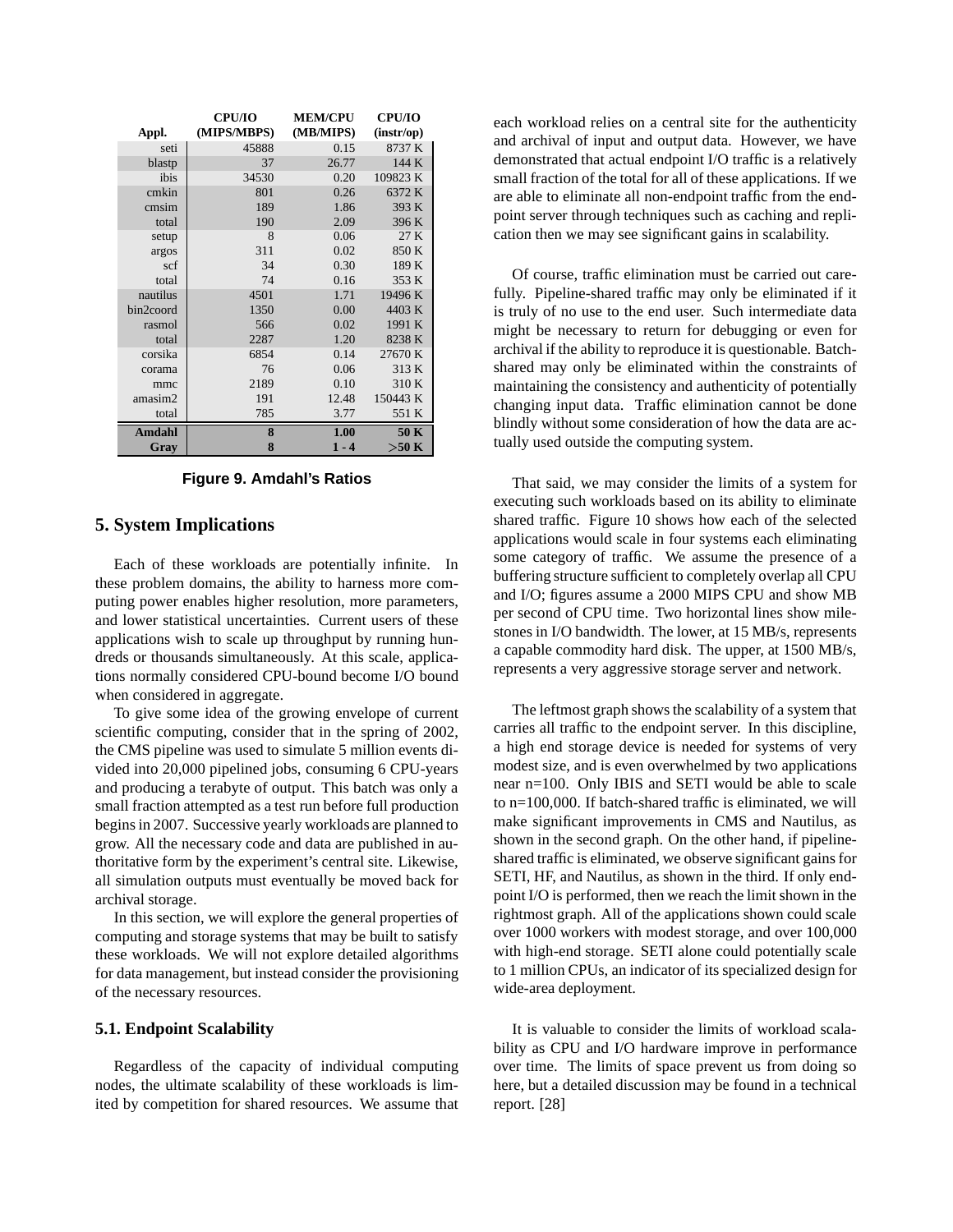

**Figure 10. Scalability of I/O Roles.** These graphs show how the scalability of these applications can be improved by up to several orders of magnitude when batch-shared and pipeline-shared I/O are not performed at the endpoint server. The two horizontal lines show milestones in I/O bandwidth. The upper, at 1500 MB/s, represents a high-end *storage center and the lower, at 15 MB/s, represents a current commodity disk.*

#### **5.2 Software Architecture**

In order to scale to large sizes, software architectures for these workloads must strive to eliminate batch-shared and pipeline-shared data from endpoint interactions wherever possible, within the constraints of security, persistence, and performance. Traditional file systems do not serve these applications because their naming and consistency requirements are targeted to interactive cooperating users. These applications require a data management system that has specialized requirements for workload analysis, failure recovery, and resource management.

By itself, the issue of batch input sharing has received significant attention in the grid computing community. Deployed systems such as SRB [20] and GDMP [24] manage widely-distributed and well-known batch shared data. Techniques for discovering [31] and replicating [21] batchshared data have been proposed.

Without diminishing the importance of batch sharing, we submit that the issue of pipeline sharing is a very different problem that has been relatively neglected. As Figure 10 shows, the localization of both types of I/O is necessary to achieve high scalability. The treatment of pipelineshared data must necessarily be different than that of batch shared data, because it will have one writer and few (or one) reader before it is discarded. Pipeline-shared outputs will require some facility for discovery by the reader of the data, but need not be advertised to the same degree as batch-shared data. The loss of a pipeline-shared output may require the re-execution of a previous computation stage.

Solutions to both pipeline and batch sharing problems require that an application's I/O be classified into each of the three roles with some degree of accuracy. Custom applications such as SETI have succeeded in wide scalability by virtue of manual I/O division: all endpoint I/O happens via explicit network communication. Yet, we can hardly expect that all valuable applications will be re-written for a distributed environment. Ideally, such I/O roles would be detected automatically. Such an approach is taken by the TREC [30] system, which deduces program dependencies from I/O behavior. We might also reasonably ask the user to provide hints of I/O roles to the system without modifying applications directly.

A number of file systems take account of the conventional wisdom that quickly-deleted data is a significant source of traffic in general-purpose workload. However, this recognition has limited application due to the requirements of reliability and consistency in interactive systems. For example, NFS permits a 30-60 second delay between application writes and data movement to the server. Were this delay made to be minutes or hours in order to accommodate pipeline sharing, the reduction in unnecessary writes would be accompanied by a much increased danger of data loss during a crash and some very unusual consistency semantics. The session semantics of AFS are even worse: closing a file is a blocking operation that forces the write-back of dirty data. Not only would all vertically shared data be written back at each of the (numerous) close operations, but the CPU would be held idle between pipelines, offering no possibility of CPU-I/O overlap.

General-purpose file systems operate under the assumption that most data must eventually flow back to the archival site. These workloads require the opposite assumption: most created data should remain *where it is created* until an explicit operation by the writer, the system, or perhaps the user forces it into archival storage. This improves overlap and eliminates unnecessary writes, but increases the danger that I/O operations waiting to be written back may fail due to permissions, disconnection, or any of the many other sources of error in a distributed file system. This is acceptable in a batch system, as long as such a failed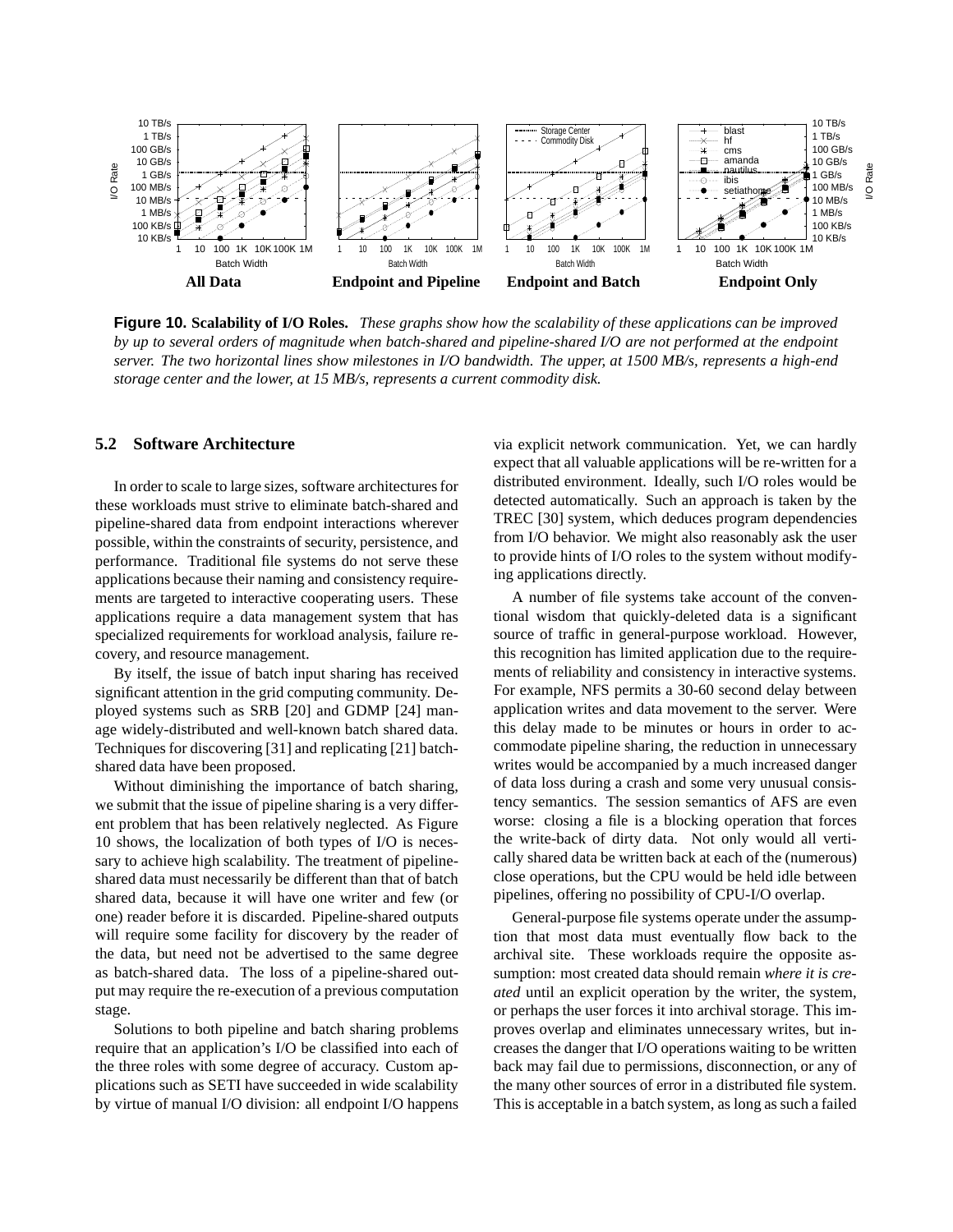I/O can be detected, matched with the process that issued it, and force a re-execution of the job.

We suggest that this problem can be attacked by a coupling with a workflow manager, such as Condor's DAG-Man or Globus' Chimera [10], which tracks the dependencies in general graphs of jobs. In both of these systems, I/O activity is presumed to be a reliable (and centralized) side effect of execution. However, if the creation and positioning of pipeline-shared data were integrated into the workflow, such data could be efficiently shared while still maintaining the possibility of error recovery.

## **6. Related Work**

The CPU, memory, communication, and I/O characteristics of applications have been studied for many years by the research community. These can be roughly categorized by the type of workloads that they consider: generalpurpose workloads containing many applications, sequential applications examined in isolation, or parallel applications in isolation. We summarize the work in each of these categories, focusing on those that have examined file system activity.

File system activity has been examined for a range of general-purpose workloads. Many of the studies that have greatly influenced file system design over the last 20 years focused on academic and research workloads [25, 18, 4, 22]. These studies have found that most files have very short lifetimes, access patterns exhibit a high degree of locality, and read-write sharing is rare. However, missing from these broad studies of traffic is any linkage to the applications that generate the traffic.

More similar to our work are those studies that have focused on the behavior of individual applications in commercial workloads [5, 15]. However, in this domain, the interaction or pipeline behavior of sequential applications has not been examined. While we believe it may also be interesting to study the detailed memory-system behavior of our applications, we do not believe the opportunities for sharing are fundamentally different than in other studies.

Parallel applications are in many ways the most similar to pipelined batch applications. The CPU, memory, communication, and I/O behavior of parallel and vector applications have been quantified in a number of studies [8, 33, 32]; a few of which consider the impact of explicit I/O [23, 7, 1]. Our study complements these works by studying the sharing behavior of an important new class of workload.

Many of these studies demonstrate the drastic differences in I/O behavior for parallel applications compared to general-purpose workloads. For example, parallel scientific workloads often have high, bursty I/O rates [17] and relatively constant behavior across different runs and input parameters [19]; further, parallel workloads tend to be dominated by the storage and retrieval costs of large files, particularly check-point files [17]; finally, quick deletion is uncommon [14].

## **7. Conclusions**

Applications are not run in isolation. In production settings, scripting and workflow tools are used to glue together series of applications into pipelines; a particular pipeline may be run many thousands of times over varied inputs to achieve the goals of the users. We term such workloads batch-pipelined, as batches of pipelines are run at a given instant.

In this paper, we characterize a collection of scientific batch-pipelined workloads. Beyond typical characterizations of processing, memory, and I/O demands, we bring forth the sharing characteristics of the workloads, and demonstrate their importance to scalability. The key to managing these workloads is I/O classification; by segregating I/O traffic by type, and aggressively exploiting sharing characteristics, scalability can be improved by many orders of magnitude.

# **8 Acknowledgements**

We gratefully acknowledge all of the people who helped us to install, operate, and understand these applications and their behavior, including Paolo Desiati, Zach Miller, Amadeu Sum, Juan de Pablo, Jon Foley, Dierk Polzin, Daniel Reed, and Alan de Smet. We would like to also thank Brian Forney, Muthian Sivathanu, Florentina Popovici and Timothy Denehy for helpful discussion and comments on the paper.

This work is sponsored by NSF CCR-0092840, CCR-0133456, CCR-0098274, NGS-0103670, ITR-0086044, an IBM Faculty Award, and the Wisconsin Alumni Research Foundation. Douglas Thain is supported by a Lawrence Landweber NCR Fellowship in Distributed Systems.

#### **References**

- [1] A. Acharya, M. Uysal, R. Bennett, A. Mendelson, M. Beynon, J. K. Hollingsworth, J. Saltz, and A. Sussman. Tuning the performance of I/O intensive parallel applications. In *Proceedings of the Fourth Workshop on Input/Output in Parallel and Distributed Systems (IOPADS)*, pages 15–27, Philadelphia, Pennsylvania, 1996.
- [2] S. F. Altschul, T. L. Madden, A. A. Schaffer, J. Zhang, Z. Zhang, W. Miller, , and D. J. Lipman. Gapped BLAST and PSI-BLAST: a new generation of protein database search programs. In *Nucleic Acids Research*, pages 3389– 3402, 1997.